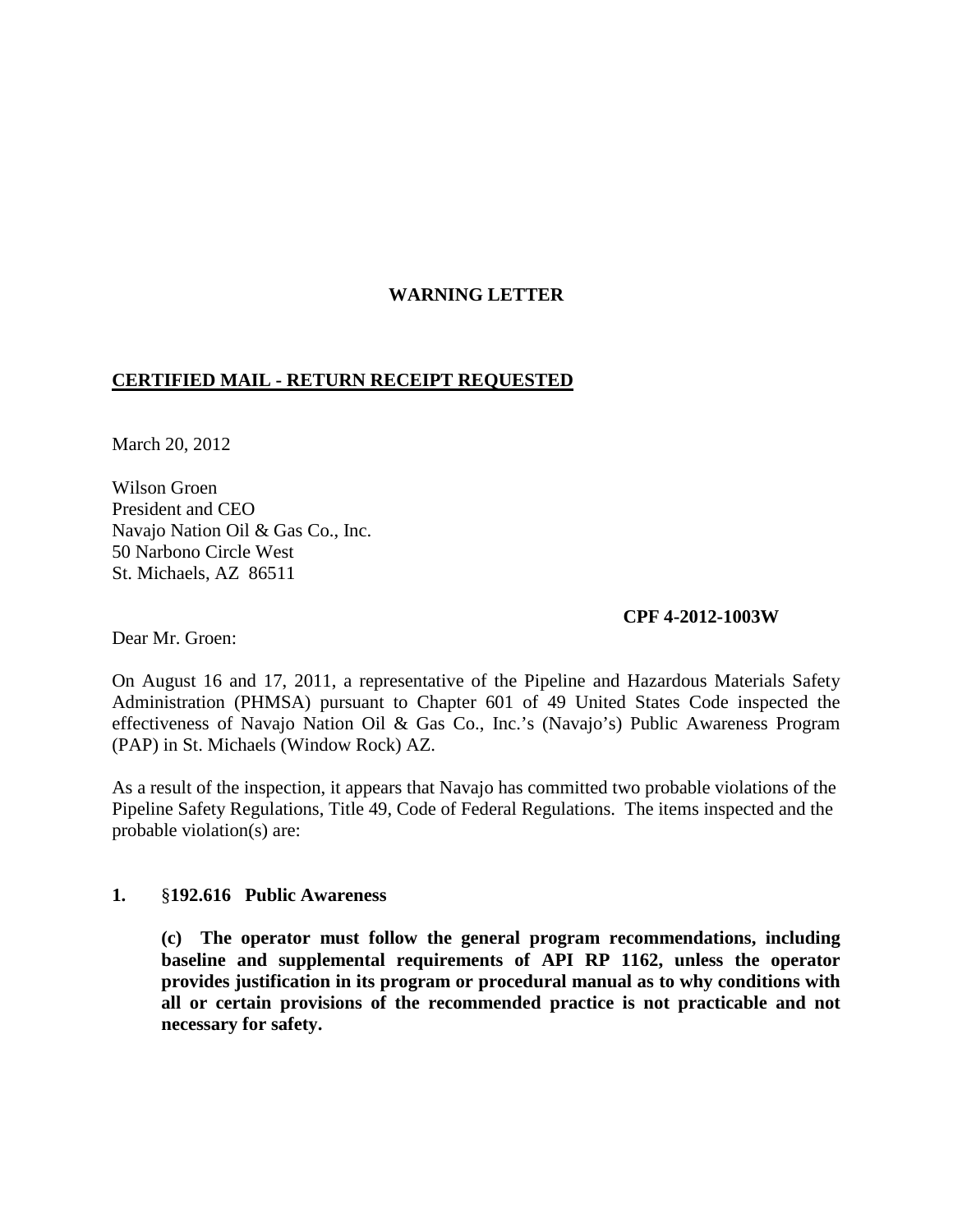## **(i) The operator's program documentation and evaluation results must be available for periodic review by appropriate regulatory agencies.**

Section 8.3 and Table 8-1 of RP 1162 and Section 12 of the Navajo Public Awareness Program (PAP) require an annual review of the Navajo PAP. During the inspection, Navajo was unable to produce documentation of annual reviews conducted for years prior to CY 2010.

#### **2.** §**192.616 Public Awareness**

**(i) The operator must follow the general program recommendations, including baseline and supplemental requirements of API RP 1162, unless the operator provides justification in its program or procedural manual as to why conditions with all or certain provisions of the recommended practice is not practicable and not necessary for safety.**

### **(i) The operator's program documentation and evaluation results must be available for periodic review by appropriate regulatory agencies.**

Section 8.4.2 and Table 8-1 of RP 1162 require program effectiveness evaluations no more than four years apart. At the time of the inspection, Navajo had not conducted a four-year effectiveness evaluation.

During the inspection, Navajo contacted RCP Inc. of Houston Texas and arranged to have a program effectiveness evaluation performed no later than October 1, 2011. RCP conducted the evaluation September 27, 2011. Navajo provided a copy of the page report to the PHMSA Southwest Region. The Southwest Region reviewed the report and found it satisfactory. The next program effectiveness evaluation is due no later than September 30, 2015.

Under 49 United States Code, § 60122, you are subject to a civil penalty not to exceed \$100,000 for each violation for each day the violation persists up to a maximum of \$1,000,000 for any related series of violations. We have reviewed the circumstances and supporting documents involved in this case, and have decided not to conduct additional enforcement action or penalty assessment proceedings at this time. We advise you to correct the items identified in this letter. Failure to do so will result in Navajo being subject to additional enforcement action.

No reply to this letter is required. If you choose to reply, in your correspondence please refer to **CPF 4-2012-1003W**. Be advised that all material you submit in response to this enforcement action is subject to being made publicly available. If you believe that any portion of your responsive material qualifies for confidential treatment under 5 U.S.C. 552(b), along with the complete original document you must provide a second copy of the document with the portions